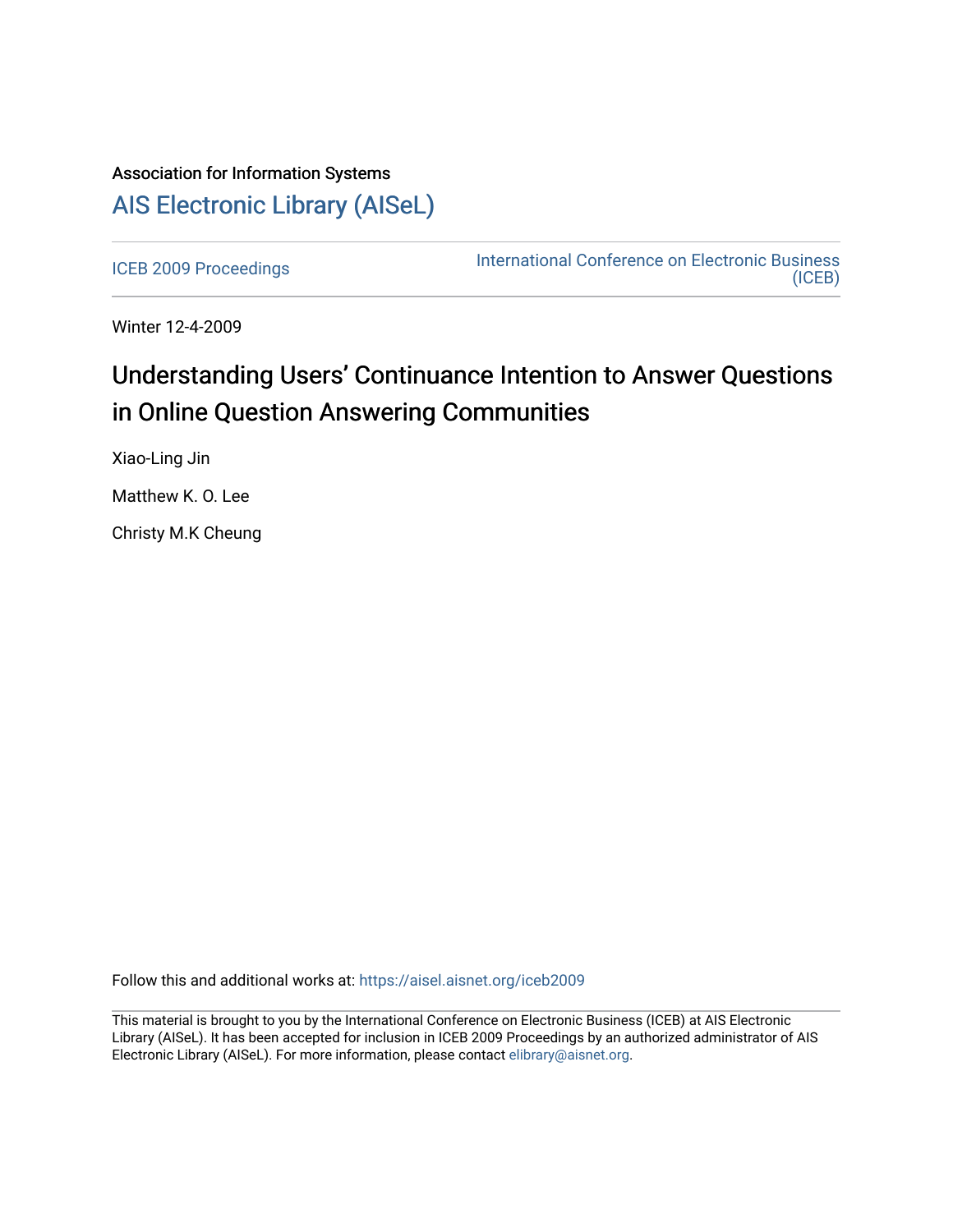# **UNDERSTANDING USERS' CONTINUANCE INTENTION TO ANSWER QUESTIONS IN ONLINE QUESTION ANSWERING COMMUNITIES**

 $Xiao-Ling Jin<sup>1</sup>, Matthew K.O. Lee<sup>2</sup>$ Department of Information Systems, City University of Hong Kong,  $\frac{1}{x}$ iaojin@cityu.edu.hk,  $\frac{2}{x}$ ismatlee@cityu.edu.hk Christy M.K. Cheung

Department of Finance and Decision Sciences, Hong Kong Baptist University ccheung@hkbu.edu.hk

#### **Abstract**

This study develops a research model to investigate the antecedents of users' continuance intention to answer questions in online question answering  $(O&A)$ communities based on the literature of knowledge contribution and behavioral continuance. The research model is tested by using the data collected from 241 users of a famous online Q&A community in China (i.e., "Yahoo! Answers China"). The results indicate that satisfaction is the key determinant of continuance intention to answer questions. Satisfaction is, in turn, influenced by reputation enhancement, enjoyment in helping others and advancement of the online community. This study has implications for both theory and practice on the management and design of online Q&A communities.

**Keywords:** Knowledge Contribution, Continuance, Online Q&A Communities, Satisfaction, Outcome Performance

#### **Introduction**

Due to the rapid development of the Internet. bidirectional community-based question answering (Q&A) services have taken the place of traditional unidirectional Q&A services and have become the dominant approach of Q&A services. Distinguished from previous unidirectional Q&A platforms where consumers ask questions and the experts that are employed by the website answer the questions, bidirectional community-based Q&A services (i.e., online Q&A communities) are community-driven platforms dedicated for users to ask questions of and answer questions from fellow users without the intervention of experts or authorities in the field of interest [1].

There is growing evidence that a successful online Q&A community is beneficial to both individual users and community practitioners [2]. However, without definitive answers, online Q&A communities are of little value. Clearly, the biggest challenge in fostering an online Q&A community is the persistent supply of answers or knowledge, namely, the willingness of users to continue

answering questions and help others. It is thus important to understand why individuals choose to continue answering questions in an online Q&A community.

It is undoubtedly believed that the long-term sustainability of an online Q&A community depends on the sustained voluntary contribution of answers by community members. Nevertheless, little empirical work has been carried out regarding this issue. Motivated by the practical and theoretical considerations, this study empirically investigates the factors that influence users' intention to continue answering questions in online Q&A communities. The purpose of this study is to empirically examine the factors influencing users' continuance intention to answer questions in online Q&A communities. Specially, we focus on a reputed online O&A community in China—"Yahoo! Answers China" (available at http://ks.cn.yahoo.com/). Identifying the factors that drive individuals' willingness to continue answering questions in online  $O&A$  communities helps both academics and practitioners to gain insights into how to stimulate knowledge persistent contributions in these online communities.

The rest of the paper is organized as below. First, a review on the theories that can help to explain knowledge contribution continuance is provided. Based on the theoretical background, the research model and hypotheses are then introduced. Next, the research methodology and statistical results are described. Finally, the findings and implications for both research and practice are discussed.

#### **Theoretical Background**

With the increasing popularity of online Q&A communities, research on them has become more and more important. In order to understand the sustainability of online Q&A communities in general, and users' continuance intention to answer questions in particular, we provide a review on the literature of knowledge contribution and behavioral continuance.

# **Knowledge Contribution and Perceived outcome performances (i.e., perceived benefits)**

Based on the social exchange theory, the social capital theory and others, previous researchers have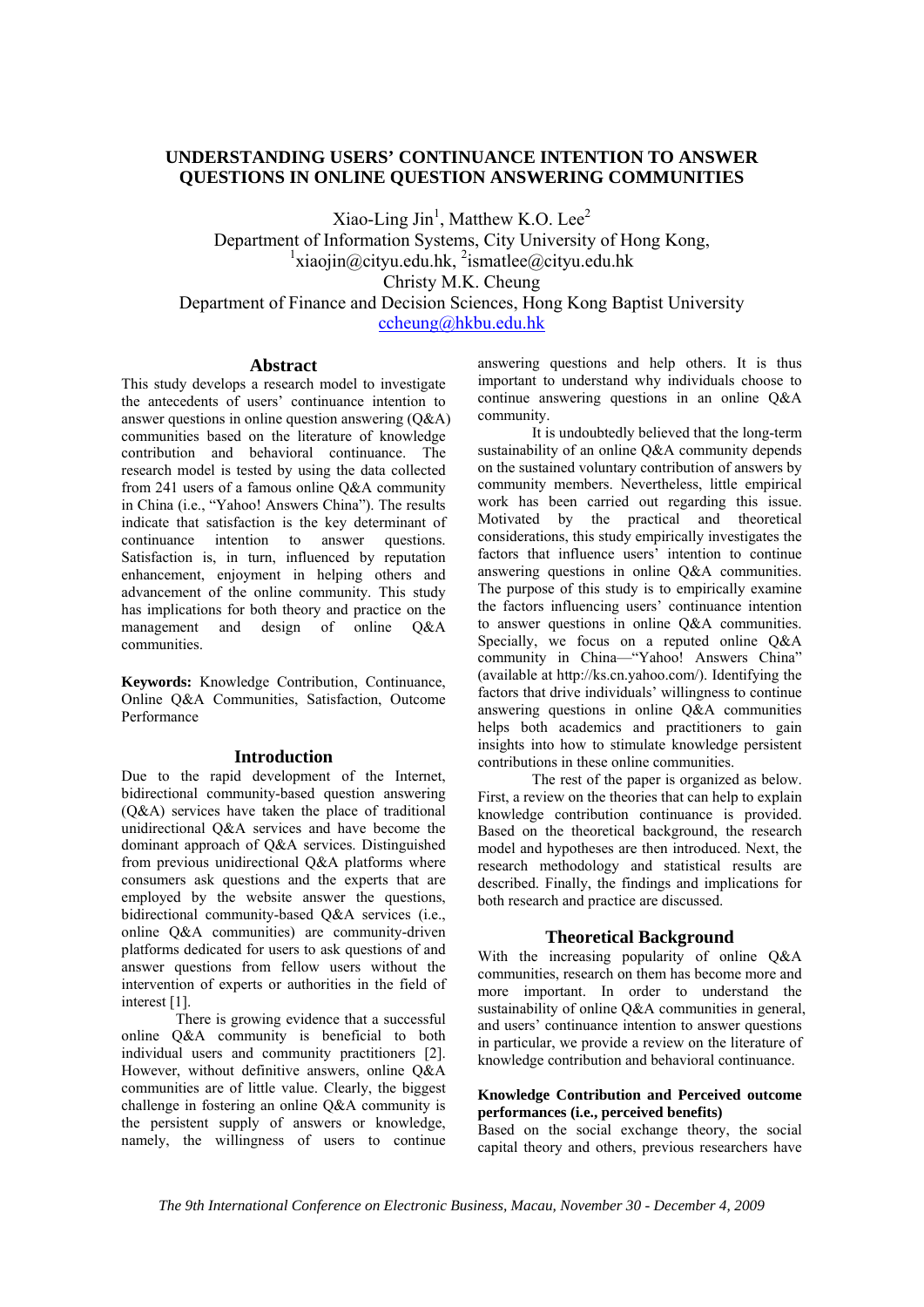largely sought to explore why people contribute their knowledge in online communities (e.g., [3] [4] [5]). This study found that knowledge contributors exchange their knowledge with knowledge seekers for some new values [6]. This indicates that perceived benefits from knowledge contribution in online communities can motivate individuals to continue doing so in the absence of personal acquaintance, similarity, or the likelihood of direct reciprocity [7]. The values received in return for knowledge contribution might be not just tangible benefits, such as gifts or money, but also intangible benefits, such as reputation or reciprocal help in the future. Based on a literature review of prior research on knowledge contribution in online communities, this study highlights several plausible outcome performance resulting from contribution in online communities, namely, extrinsic reward, reputation enhancement, reciprocity, enjoyment in helping others and advancement of the online community.

Extrinsic reward refers to the perception of tangible incentive (gift or money) provided for answering questions in online  $O&A$  communities [3] [5]. Reputation enhancement means the perception of status and respect obtained from answering questions in online Q&A communities [4]. Reciprocity captures the perception that previous behavior of answering questions and helping others in online Q&A communities have influenced the contributor in receiving answers and helping in the future [8] [4]. Enjoyment in helping others reflects the feelings of pleasure obtained from helping others through answering questions in online Q&A communities [3]. Finally, advancement of the online community is reviewed as the belief of increasing the welfare of the community as a whole by answering questions in online Q&A communities [8] [7].

#### **Continuance and User Satisfaction**

According to the literature of continuance such as information systems continuance and repurchase, satisfaction is considered as a key construct in predicting continuance intentions [9] [10] [11]. Empirically, the amount of continuance variance explained by satisfaction generally exceeds levels of variance explained by ex-post perceived performance (i.e., perceived benefits). We therefore expect that satisfaction will be more strongly associated with continuance intention to answer questions in online Q&A communities than perceived benefits. Further, we posit that satisfaction can be explained by ex-post perceptions of benefits. For these two reasons, in the context of knowledge contribution continuance, we expect that satisfaction will mediate the relationship between individual perceptions of benefits from knowledge contribution continuance and continuance intention of knowledge contribution.

User satisfaction has received substantial

attention in the past information systems (IS) research for a variety of reasons, including the intrinsic desirability of user satisfaction and its strong relationship with IS success and continuance [12] [13] [10]. User satisfaction has been broadly defined in previous IS studies. In this study, we define satisfaction as users' internal affective psychological responses to their behavior of answering questions in online Q&A communities.

Decades of IS research on user satisfaction has resulted in a sound understanding of how perceptions of performance (e.g., personal cognitive beliefs) affect users' level of satisfaction (refer to [14] and [15] for a review) and how user satisfaction, in turn, influences a variety of important IS behaviors (e.g., IS continued usage). For the most part, user satisfaction is thus positioned either as a determinant of behaviors (e.g., an independent variable) or as a desirable outcome in its own right (i.e., a dependent variable). While we recognize the intrinsic value of these two perspectives, we argue in this paper that an additional important role of user satisfaction lies in its role as mediator of the relationships between various cognitive beliefs and related outcomes.

#### **Research Model**

Based on the theoretical background, we propose a research model to investigate why people continue answering questions in online Q&A communities (see Figure 1).

#### **Continuance Intention to Answer Questions**

"Continuance" answering, distinct from first-time answering, means repeated answering or answering again after initial answering. Regarding the definition of "continuance" [10] and "intention" [16] [17], users' continuance intention to answer questions in online Q&A communities is defined as an individual's subjective likelihood of continuing to conduct question answering actions in an online Q&A community.

#### **User Satisfaction**

The relationship between satisfaction and IS continuance intention has been widely demonstrated in previous studies (e.g., [10] [18] [19]. Satisfaction is the main explanation of a common situation in business organizations where IS with good attributes still fail to motivate users' repeated use. Online consumer satisfaction has also drawn the attention of both researchers and practitioners along with the growth of the Internet due to the strong effect of satisfaction on customer or member retention and the high costs of acquiring new customers or members [20] [21]. In the context of online communities, satisfaction captures a member's post-participation affections resulting from a cognitive appraisal of the disconfirmations of need expectations [10]. It has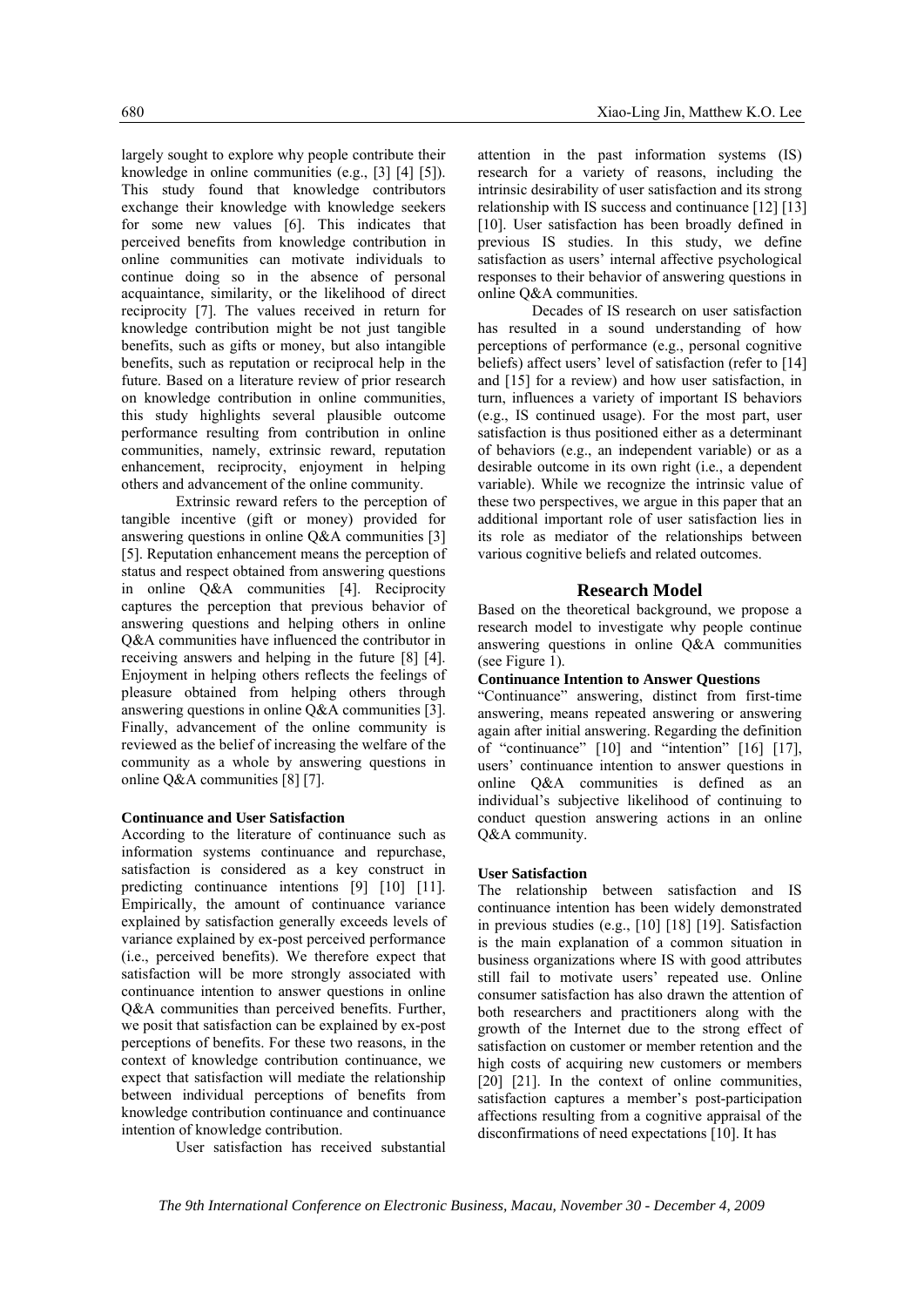

**Figure 1 Research Model**

been validated to be a key determinant of one's continuance intention to participate in an online community [22]. Consistent with these studies, we infer that users' level of satisfaction with prior behavior of answering questions in an online Q&A community has a strong and positive impact on their continuance intention to answer questions in this online community. This leads to the following hypothesis:

*H1: User satisfaction with prior behavior of answering questions in an online Q&A community has a positive impact on users' continuance intention to answer questions in the online Q&A community.* 

#### **Perceived Performance and Satisfaction**

As reference to [23], perceived performance is conceptualized as the perceived positive outcome from a particular behavior (e.g., answering questions in online Q&A communities). It has been found to be an essential determinant of satisfaction in different research areas. As is shown in a study of consumer behavior released by [24], satisfaction is more likely to depend on outcome performance rather than disconfirmations of prepurchase-expectations. Further, previous studies in the area of information systems research have found that, compared to initial expectations and disconfirmations of initial expectations, perceived performance of IS use is of the greatest importance to satisfaction [25] [26]. Similarly, it has been found that perceived outcome performance of knowledge sharing is the key determinant of satisfaction [27] [28]. In consequence, the emphasis that an individual places on different types of received benefits is important to predict satisfaction. The most commonly investigated perceived performance of knowledge sharing in online communities in previous studies include extrinsic reward, reputation enhancement, reciprocity, enjoyment in helping others and advancement of the online community. This leads to the following hypotheses:

*H2: Extrinsic reward has a positive effect on user satisfaction with prior behavior of answering questions in an online Q&A community.* 

*H3: Reputation enhancement has a positive effect on user satisfaction with prior behavior of answering questions in an online Q&A community.* 

*H4: Reciprocity has a positive effect on user satisfaction with prior behavior of answering questions in an online Q&A community.* 

*H5: Enjoyment in helping others has a positive effect on user satisfaction with prior behavior of answering questions in an online Q&A community.* 

*H6: Advancement of the online community has a positive effect on user satisfaction with prior behavior of answering questions in an online Q&A community.* 

## **Research Design**

The research model was empirically tested in "Yahoo!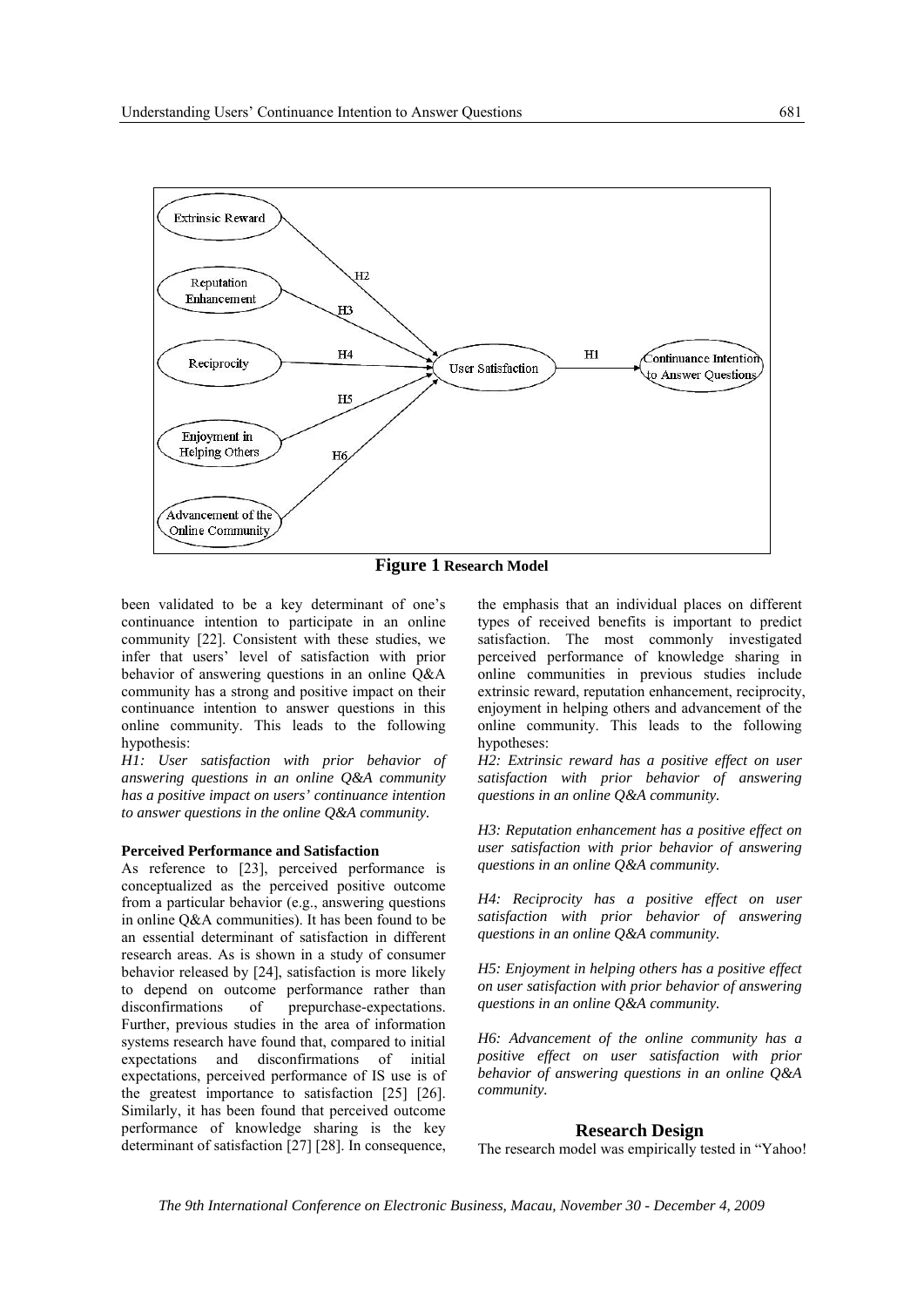Answers China", one of the largest Chinese-language websites devoted to questions and answers. It is browsed more than 54 billion times every week; it had more than 38 million solved questions by September 2008. Virtually any question is allowed, except ones that violate the "Yahoo! Answers China" community guidelines. Questions in "Yahoo! Answers China" are categorized according to special interests and goals. It has 13 top-level and 155 lower-level categories, ranging from health care and hospitals, to science and mathematics, or to parenting. It is the place to ask questions and get real answers from real people, that is, a service that allows users to post questions and/or answer questions asked by other members of the community. In addition, "Yahoo! Answers China" facilitates the preservation and retrieval of answered questions aimed at building an online knowledge base. People in China thus view "Yahoo! Answers China" as a human-driven search engine.

#### **Data collection and Responses**

The target subjects of this study were all users of "Yahoo! Answers China" who had ever answered questions. We sent a message with a link to the online survey to the users of "Yahoo! Answers China." To encourage participation in the online survey, incentives of an "Amazon" coupon were offered as lucky draw prizes among respondents. A preventive measure was taken to avoid repetitive completion of the questionnaire from the same respondents by rejecting two pieces of data with the same IP address. The data collection was closed when there were no more new responses. A total of 241 responses were collected.

As shown in Table 1, among the 241 respondents, 61.4 percent were male and 38.6 percent were female. The male female ratio was a little higher than that of the whole Internet population in China (51.5:48.5). More than half of the respondents were aged between 21 years and 30 years, and 8.3 percent were aged under 20. As for the educational level, 53.5 percent of the respondents had a bachelor degree, and 6.6 percent had a graduate or higher degree. The respondents came from diverse industries: 14.1 percent were manufacturers, 8.7 percent were business people, and 10 percent were teaching staff, etc.

# **Measures**

The constructs in the research model were all measured by using multiple-item scales drawn from previous studies with minor modifications to ensure contextual consistency. Appendix shows the measures used in this study. Satisfaction was measured using the items from [10]. Items for measuring extrinsic reward were adapted from [29]. Measures for reputation enhancement were adapted from [4] [3]. Reciprocity was measured using items from [3]. Advancement of the online community was measured using the items from [8]. Continuance intention to answer questions in online Q&A communities was measured using the items adapted from [10]. The scale items used seven-point semantic differential scales anchored from "strongly disagree" to "strongly agree."

| <b>Demographic Variables</b> | Category                          | Frequency $(n=241)$ Percentage |      |
|------------------------------|-----------------------------------|--------------------------------|------|
| Gender                       | Male                              | 148                            | 61.4 |
|                              | Female                            | 93                             | 38.6 |
|                              | $12 - 20$                         | 20                             | 8.3  |
|                              | 21-30                             | 129                            | 53.5 |
| Age                          | 31-40                             | 54                             | 22.4 |
|                              | 41-65                             | 38                             | 15.8 |
|                              | High school certificate or below  | 35                             | 14.5 |
| <b>Education level</b>       | Vocational/Technical school       | 61                             | 25.3 |
|                              | Undergraduate degree              | 129                            | 53.5 |
|                              | Postgraduate or higher degree     | 16                             | 6.6  |
|                              | Manufacturing                     | 34                             | 14.1 |
|                              | Banking, securities and insurance | 12                             | 5.0  |
|                              | Service industry                  | 16                             | 6.6  |
|                              | Transportation                    | 9                              | 3.7  |
| <b>Industry</b>              | <b>Business</b>                   | 21                             | 8.7  |
|                              | Student                           | 42                             | 17.4 |
|                              | Teaching staff                    | 24                             | 10   |
|                              | Civil service                     | 17                             | 7.1  |
|                              | Others                            | 66                             | 27.4 |
|                              |                                   | <b>Results</b>                 |      |

**Table 1 Profile of the Respondents Who Have Answered Questions**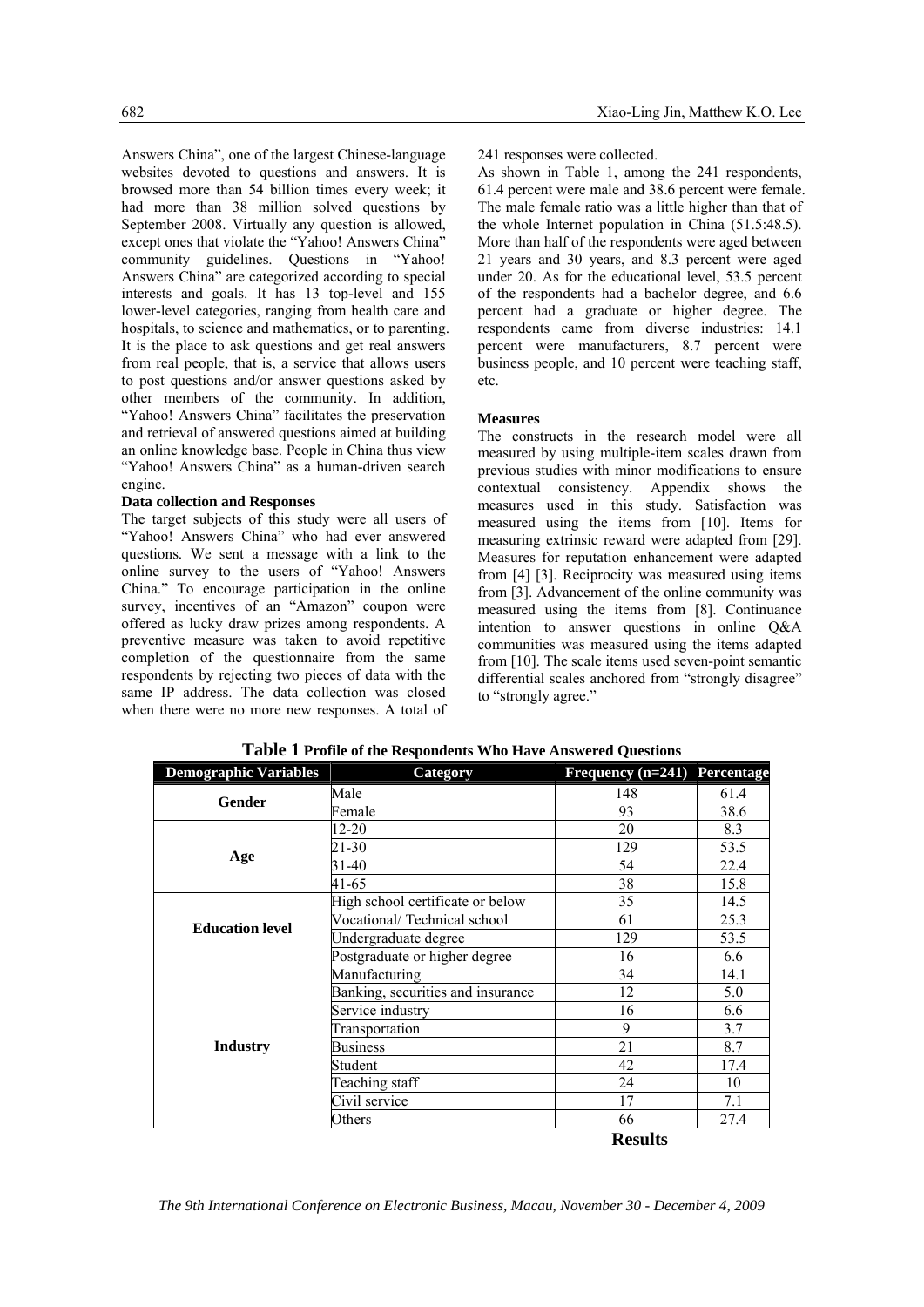Data analysis is performed using Partial Least Squares (PLS), a structural equation modeling technique which has been widely used in IS studies in recent years. Following [30] and [31], we carried out the data analysis in two stages. First, we validated the measurement model by conducting confirmatory factor analysis; second, we examined the structural relationships by a bootstrapping procedure of PLS.

### **Measurement Model**

Convergent validity, which indicates the extent to which the items of a scale that are theoretically related to each other relate to each other in reality, was verified by examining the composite reliability (CR) and the average variance extracted (AVE).

Acceptable values of CR and AVE should be greater than 0.70 and 0.50 respectively [32]. As Table 2 shows, all CR and AVE values of the items meet the recommended thresholds.

Discriminant validity measures whether a given construct is different from other constructs. It was assessed by one criterion: the square root of AVE for each construct should exceed the correlations between this construct and other constructs [32]. It is shown in Table 3 that the square root of AVE for each construct exceeds the correlations between the constructs and all other constructs (i.e., the off-diagonal elements in the corresponding rows and columns), demonstrating adequate discriminant validity of all the constructs.

**Table 2 Assessment of Internal Consistency and Convergent Validity**

| <b>Constructs</b>                         | <b>Number of</b> Composite | Questions Reliability | <b>Average</b><br><b>Variance</b><br><b>Extracted</b> |
|-------------------------------------------|----------------------------|-----------------------|-------------------------------------------------------|
| Extrinsic reward (ER)                     |                            | 0.96                  | 0.88                                                  |
| Reputation (REP)                          |                            | 0.92                  | 0.73                                                  |
| Enjoyment in helping others (EHO)         |                            | 0.94                  | 0.81                                                  |
| Reciprocity (REC)                         |                            | 0.94                  | 0.79                                                  |
| Advancement of the online community (ATC) |                            | 0.93                  | 0.78                                                  |
| Satisfaction (SAT)                        |                            | 0.95                  | 0.83                                                  |
| Continuance intention (CI)                |                            | 0.89                  | 0.74                                                  |

**Table 3 Correlations between Constructs**

|                                                                                     |      | ER REP EHO REC ATC SAT CI                               |  |  |
|-------------------------------------------------------------------------------------|------|---------------------------------------------------------|--|--|
| ER                                                                                  | 0.94 |                                                         |  |  |
| <b>REP</b> 0.18 0.85                                                                |      |                                                         |  |  |
| EHO $-0.19$ 0.42 0.9                                                                |      |                                                         |  |  |
| <b>REC</b> $\begin{bmatrix} 0.02 & 0.38 & 0.49 & 0.89 \end{bmatrix}$                |      |                                                         |  |  |
| $ATC$ 0.02 0.36 0.47 0.53 0.88                                                      |      |                                                         |  |  |
| <b>SAT</b> $\begin{bmatrix} -0.08 & 0.37 & 0.47 & 0.38 & 0.40 & 0.91 \end{bmatrix}$ |      |                                                         |  |  |
| $\mathbf{C}\mathbf{I}$                                                              |      | $-0.05 \, 0.28 \, 0.46 \, 0.35 \, 0.39 \, 0.66 \, 0.86$ |  |  |

#### **Structural Model**

The examination of the structural model involves estimating the path coefficients and the R-square values. Path coefficients represent the strengths of the relationships between the dependent and independent variables, and R-square values stand for the amount of variance of dependent variables explained by their antecedents. Together, the R-square values and the path coefficients (i.e., loadings and significance) demonstrate how well the

data validates the research model. Tests of significance of all paths were performed using the bootstrap re-sampling procedure of PLS. All statistical tests were assessed at 5 percent level of significance using one-tailed t-tests because our hypotheses and corollaries are unidirectional in nature.

As show in Figure 2, 44 percent of the variance in continuance intention was explained by satisfaction. The path between user satisfaction and continuance intention is positive and significant ( $\beta$ =0.66, p<0.001), suggesting that user satisfaction is a salient determinant of users' intention to continue participating in "Yahoo! Answers China." Satisfaction is, in turn influenced by reputation enhancement ( $\beta$ =0.17, p<0.05), enjoyment in helping others ( $β=0.26$ ,  $p<0.01$ ) and advancement of the online community ( $\beta$ =0.16, p<0.05). Overall, these three types of outcome performance can explain 30% of the R-squares of satisfaction.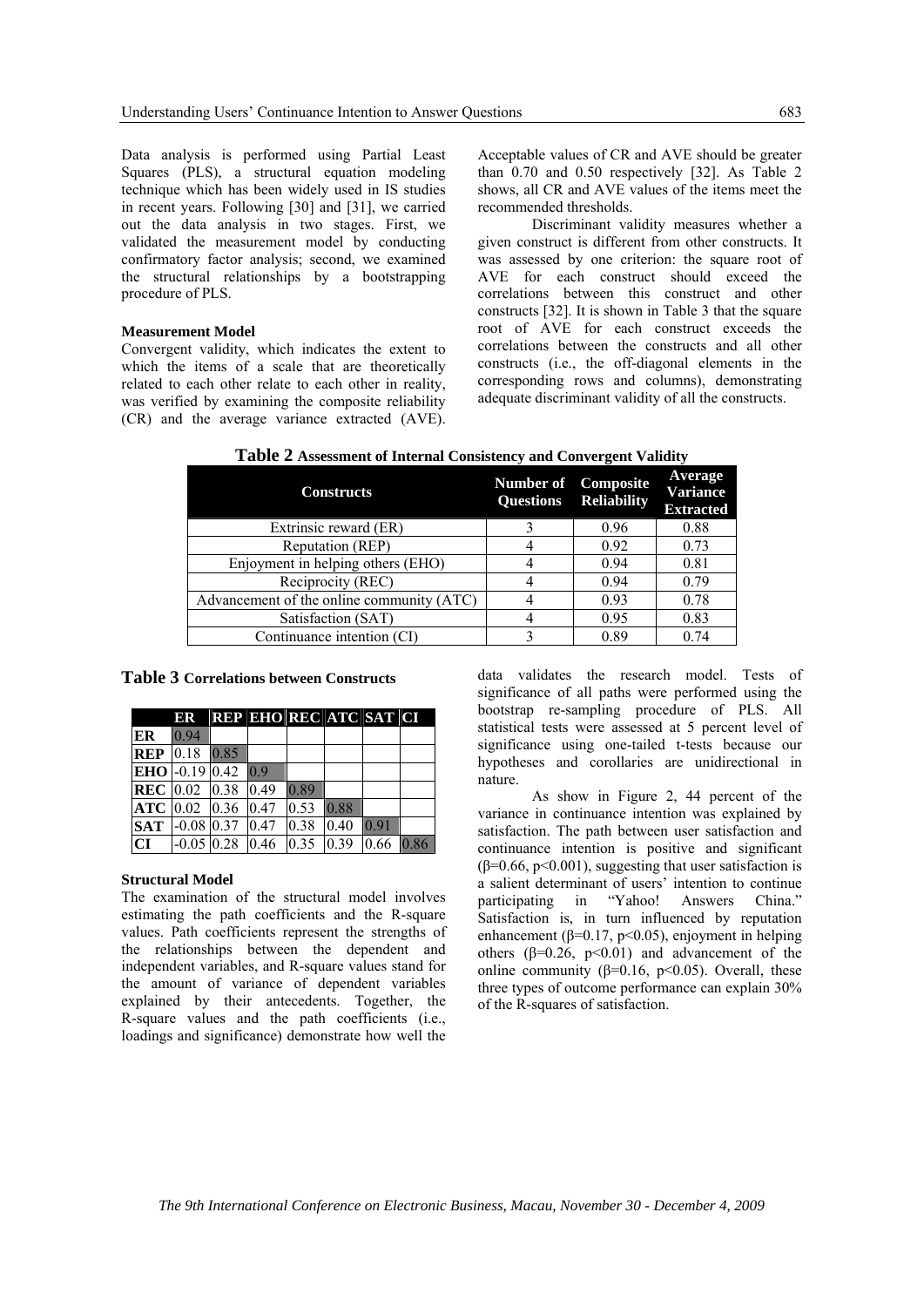

**Figure 2 PLS results of the research model**

# **Discussion and Conclusion**

This study sought to investigate users' continuance intention to answer questions in online Q&A communities based on the literature of knowledge contribution and continuance. In particular, this paper investigates the roles of satisfaction and question answering benefits in influencing continuance intention to answer questions. The results show that the measurement model is validated with adequate levels convergent and discriminant validities. The results also provide sufficient support to the fundamental research propositions and the proposed conceptual framework (see Figure 2).

#### **Key Findings**

The primary insights this research provides are as follows: First, satisfaction is a key determinant of users' intention to continue answering questions in online question answering communities (e.g., "Yahoo! Answers China"). This finding is consistent with prior studies of IS continuance (e.g., [10] [18] [19] [33]). Satisfaction is thus anticipated to be an important predictor of actual continuance behavior of answering questions in online Q&A communities.

Second, this study shows that the primary antecedents of satisfaction are reputation enhancement, enjoyment in helping others and advancement of the online community. Extrinsic reward and reciprocity, however, are found to be non-significantly related to either satisfaction. These findings suggest that extrinsic reward and reciprocity may be of little importance to user satisfaction with prior behavior of answering questions in an online Q&A community. In previous studies, the importance of extrinsic reward and reciprocity to knowledge contribution in online communities has been disputed. Some studies show that these two factors are vital motivations of knowledge contribution, while others have varying results. This suggests that the roles of extrinsic reward and reciprocity in online communities depend on the contexts and features of online communities.

#### **Implications for Research**

This study contributes to theory in terms of the following aspects. First, while past studies have largely focused on users' past activities in online communities, this study moves a step forward and identifies the factors that influence users' future intention of continued usage of online communities for knowledge contribution. Prior models of knowledge contribution have explained users' past behavior of knowledge contribution by addressing the motivations or outcome performance for knowledge contribution. They, however, do not explain users' further intention of knowledge contribution. In order to fill this research gap, this study integrates theories concerning knowledge contribution and continuance with the specific focus on satisfaction and five types of outcome performance. This study highlights satisfaction as mediators between motivations and continuance intention. It suggests that whether or not users want to contribute their knowledge again depends directly on their satisfaction rather than on motivations which are the key direct predictors of users' initial or past knowledge contribution behavior. In consequence, our theoretical structure serves as an example for future attempts to integrate theories for investigating users' further intentions after initial participation in online communities.

Second, it is surprisingly to find that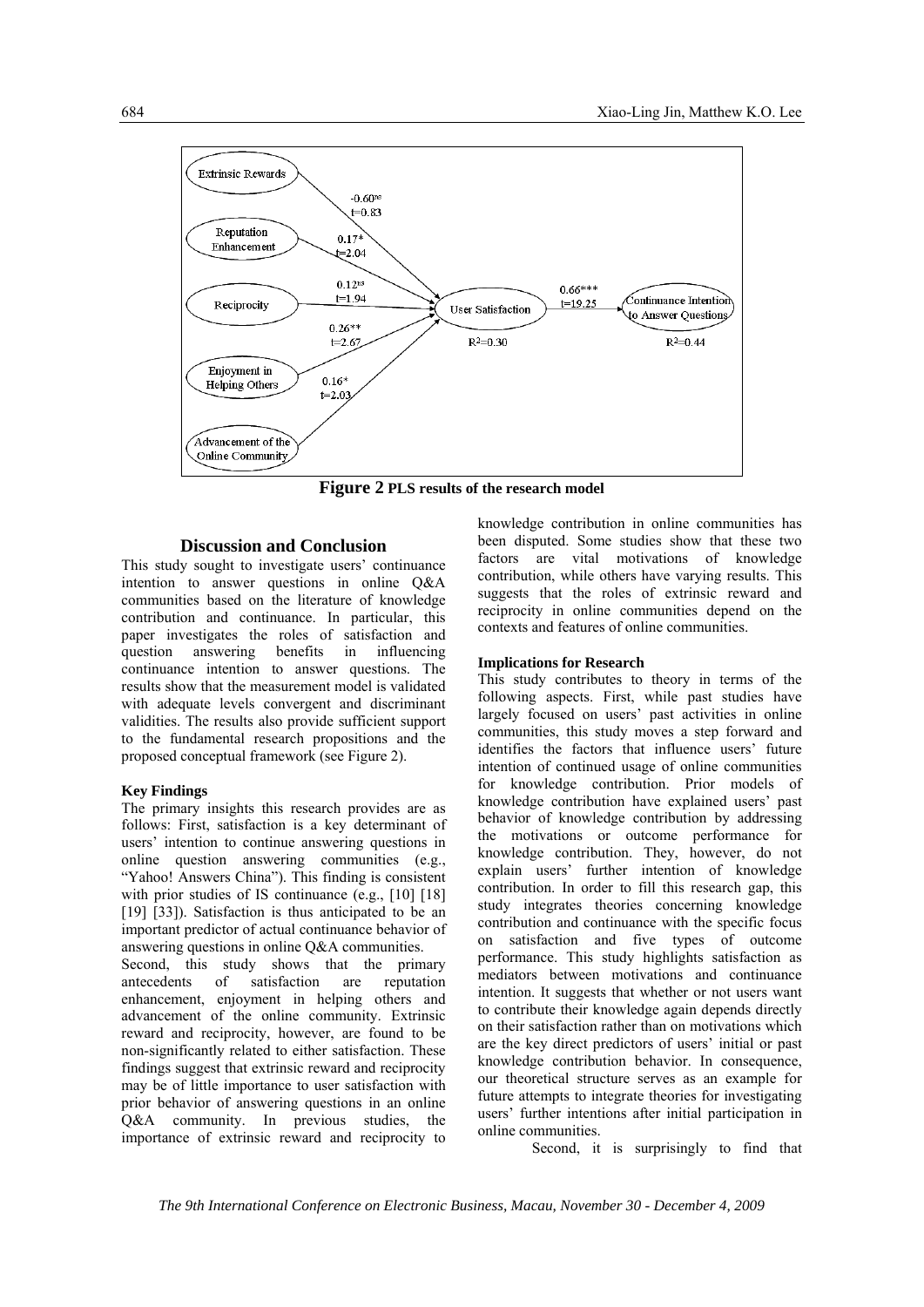extrinsic reward and reciprocity have little impact on user satisfaction. This indicates that extrinsic motivations such as extrinsic reward and reciprocity play a small role in predicting users' continuance intention to answer question in online Q&A communities. One of the explanations may be that it is really hard for users to get extrinsic rewards in online Q&A communities (e.g., users in Yahoo! Answers should have millions of points to exchange a gift.). Moreover, users who do not answer questions can also get answers freely from online Q&A communities. Reciprocity is, hence, insignificant in this context. Future research should play more attention on social motivations such as advancement of the online community, and intrinsic motivations such as reputation and enjoyment when studying knowledge contribution continuance in online Q&A communities.

#### **Implications for Practice**

Web 2.0-based search engines, such as Yahoo, Google and Baidu, have invested considerably in online Q&A communities. Moreover, companies and organizations have changed their way of Q&A services to community-based Q&A services where the community members, rather than their employees, are responsible for the answers. This evidence points out that online Q&A communities are becoming more and more important. The research findings in this article could have significant implications for organizers of online Q&A communities in community management and design.

User satisfaction remains as the most important factor in determining users' intention to continue answering questions. It serves as an important measure for the sustainability of online Q&A communities, and thus, community managers should closely monitor changes in user satisfaction levels by conducting user satisfaction surveys.

Users' sense of satisfaction can be increased by the benefits that they obtain from answering questions in online Q&A communities. The community managers should thus offer some benefits or value to the answerers, such as enhancing their reputation according to the extent of contribution, increasing their feelings of enjoyment by praising their contribution in the community, and showing the users how important their contribution is to the whole community.

This study has several empirical and theoretical limitations which call for additional research. First, most respondents have used the focused online Q&A community for years and intend to continue using it. The responses from the continuers may be biased in contrast to discontinuers. Hence, a longitudinal study of the new users should be conducted in future research. Second, we have selected only one particular online Q&A community in China ("Yahoo! Answers") as our research site. The research results could have been affected by the culture of China and the background of "Yahoo! Answers China." Future research that examines different types of online Q&A communities in different countries and compares the results would enhance the generalization of our research model. Third, from the results of our study, only 44% of the variance of users' continuance intention to answering questions in "Yahoo! Answers China" is explained by the research model. There must be other predictors of continuance intention that are unexplored in this study. Some related social factors (e.g., social capital, group norm, etc.) may be useful in explaining intention to continue answering questions in online Q&A communities. Future research should take social factors into account. Finally, our study has only examined the motivations for question answerers' continued usage of online Q&A communities. It is anticipated that future research studying the factors motivating information seekers to continue asking questions in online Q&A communities would help us realize another aspect of online Q&A community sustainability.

#### **Conclusions**

The goal of this study is to explore the antecedents of users' intention to continue answering questions in online Q&A communities based on theories regarding knowledge contribution and continuance. Data collected from an online survey among "Yahoo! Answers China" users provides empirical support for the research model and the hypotheses. This study increases our understanding of the factors predicting users' continuance intention to select an online Q&A community as a channel of knowledge contribution. Future research should continue to enrich this line of research by extending the investigation into other types of Internet-based media that support online communities in different cultures, and by examining the diverse motivations for continued usage of online communities by different kinds of users (including both information seekers and contributors).

# **Limitations and Directions for Future Research**

| <b>Appendix Construct Items</b> |                                                                                 |                     |
|---------------------------------|---------------------------------------------------------------------------------|---------------------|
| Construct                       | <b>Items</b>                                                                    | <b>Sources</b>      |
|                                 | <b>Extrinsic rewards</b> Answering questions in "yahoo! Answers China" helps me | Developed from [29] |
| (ER)                            | obtain material rewards (gift or money).                                        |                     |
|                                 | I have obtained material rewards (gift or money) in return for                  |                     |

# **Appendix Construct Items**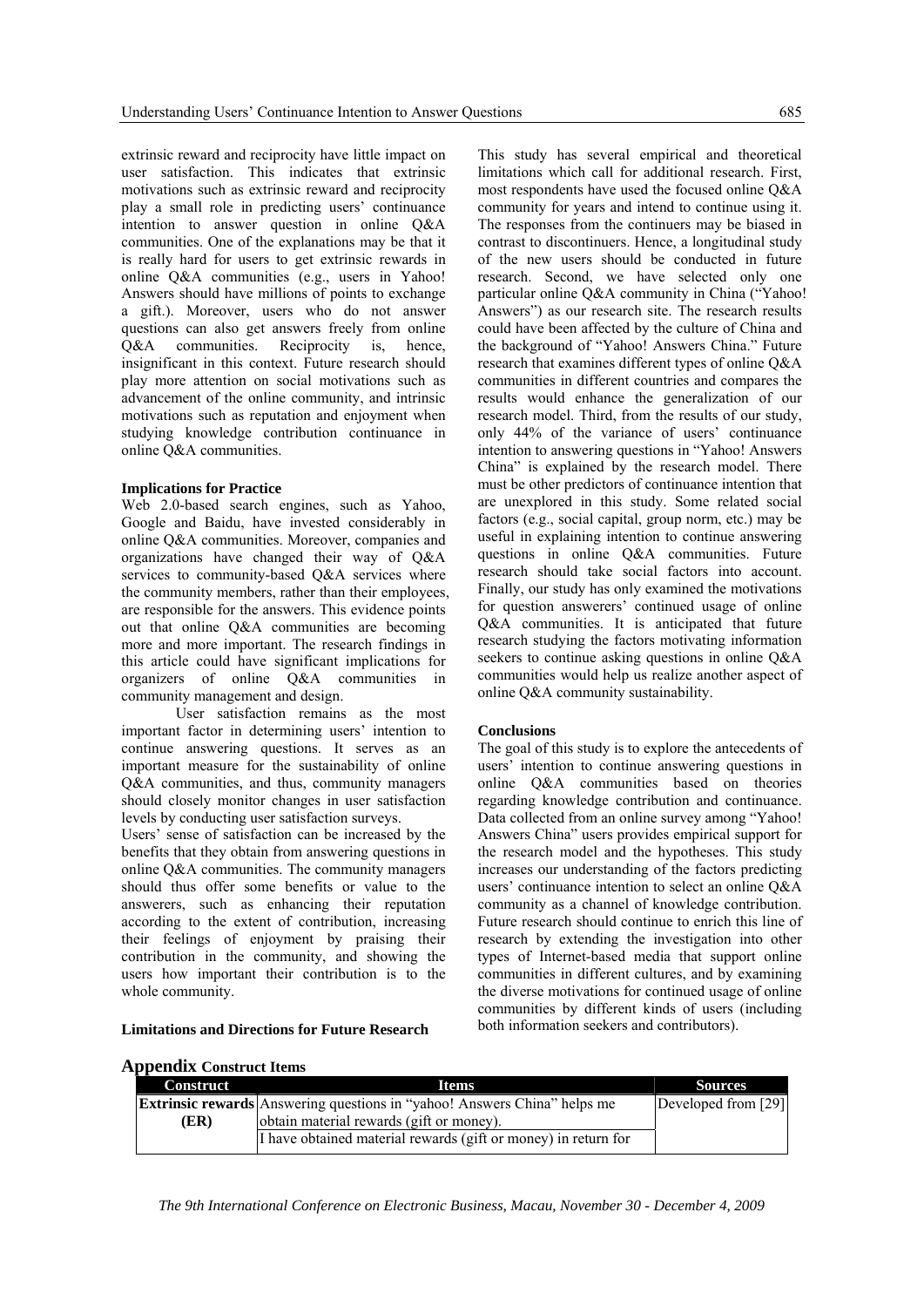|                                         | answering questions in "Yahoo! Answers China."                                                                            |                    |  |
|-----------------------------------------|---------------------------------------------------------------------------------------------------------------------------|--------------------|--|
|                                         | I obtained material rewards (gift or money) by answering                                                                  |                    |  |
|                                         | questions in "Yahoo! Answers China."                                                                                      |                    |  |
|                                         | Answering questions has enhanced my status in "Yahoo!                                                                     |                    |  |
|                                         | Answers China."<br>I have earned respect from others by answering questions in                                            |                    |  |
| <b>Reputation</b>                       | "Yahoo! Answers China."                                                                                                   | Adapted from [4]   |  |
| enhancement                             | My reputation in "Yahoo! Answers China" has increased as a                                                                |                    |  |
| (RE)                                    | result of answering questions in the community.                                                                           |                    |  |
|                                         | Answering questions in "Yahoo! Answers China" has improved                                                                |                    |  |
|                                         | other members' recognition of me.                                                                                         | Adapted from [3]   |  |
|                                         | I feel enjoyable after answering questions in "Yahoo! Answers                                                             |                    |  |
|                                         | China."                                                                                                                   |                    |  |
| <b>Enjoyment</b> in                     | I feel good to help others by answering questions in "Yahoo!                                                              | Developed based on |  |
| helping others                          | Answers."                                                                                                                 | $\lceil 3 \rceil$  |  |
| (EHO)                                   | Answering questions in "Yahoo! Answers China" makes me feel<br>pleasant.                                                  |                    |  |
|                                         | Answering questions in "Yahoo! Answers China" gives me                                                                    |                    |  |
|                                         | enjoyment.                                                                                                                |                    |  |
|                                         | My queries for answers are responded after I answered others'                                                             |                    |  |
|                                         | questions in "Yahoo! Answers China".                                                                                      |                    |  |
|                                         | Answering questions in "Yahoo! Answers China" has increased                                                               |                    |  |
| <b>Reciprocity</b>                      | the degree of reciprocity (e.g., get more answers when I am in                                                            | Developed based on |  |
| (REC)                                   | need).                                                                                                                    | $\lceil 3 \rceil$  |  |
|                                         | Answering questions in "Yahoo! Answers" makes me get more<br>answers when I ask questions.                                |                    |  |
|                                         | When I answer questions in "yahoo! Answers China", I believe                                                              |                    |  |
|                                         | that my questions will be answered in future.                                                                             |                    |  |
|                                         | My answers are helpful to the successful functioning of "Yahoo!                                                           |                    |  |
|                                         | Answers China".                                                                                                           |                    |  |
|                                         | My answers help "Yahoo! Answers China" continue its                                                                       |                    |  |
| <b>Advancement of</b>                   | operation in the future.                                                                                                  |                    |  |
| the online                              | My answers help "Yahoo! Answers China" accumulate or enrich<br>knowledge.                                                 | Adapted from [8]   |  |
| community                               | My answers help "Yahoo! Answers" grow.                                                                                    |                    |  |
| (ATC)                                   |                                                                                                                           |                    |  |
|                                         | I have the expertise needed to provide valuable knowledge.<br>It does not really make any difference whether I add to the |                    |  |
|                                         | knowledge others are likely to share within "Yahoo! Answers                                                               |                    |  |
|                                         | China.                                                                                                                    |                    |  |
|                                         | I feel very satisfied with my previous experience of answering                                                            |                    |  |
|                                         | questions in "Yahoo! Answers China".                                                                                      |                    |  |
|                                         | I feel very pleased with my previous experience of answering                                                              |                    |  |
| <b>Satisfaction</b>                     | questions in "Yahoo! Answers China".                                                                                      | Adapted from [10]  |  |
| (SAT)                                   | I feel very contented with my previous experience of answering                                                            |                    |  |
|                                         | questions in "Yahoo! Answers China".                                                                                      |                    |  |
|                                         | I feel absolutely delighted with my previous experience of                                                                |                    |  |
| Continuance<br><b>Intention</b><br>(CI) | answering questions in "Yahoo! Answers China".<br>I intend to continue answering questions in "Yahoo! Answers             |                    |  |
|                                         | China."                                                                                                                   |                    |  |
|                                         | My intentions are to continue answering questions in "Yahoo!                                                              |                    |  |
|                                         | Answers China" rather than any alternative means.                                                                         | Adapted from [10]  |  |
|                                         | I would like to discontinue answering questions in "Yahoo!                                                                |                    |  |
|                                         | Answers China."                                                                                                           |                    |  |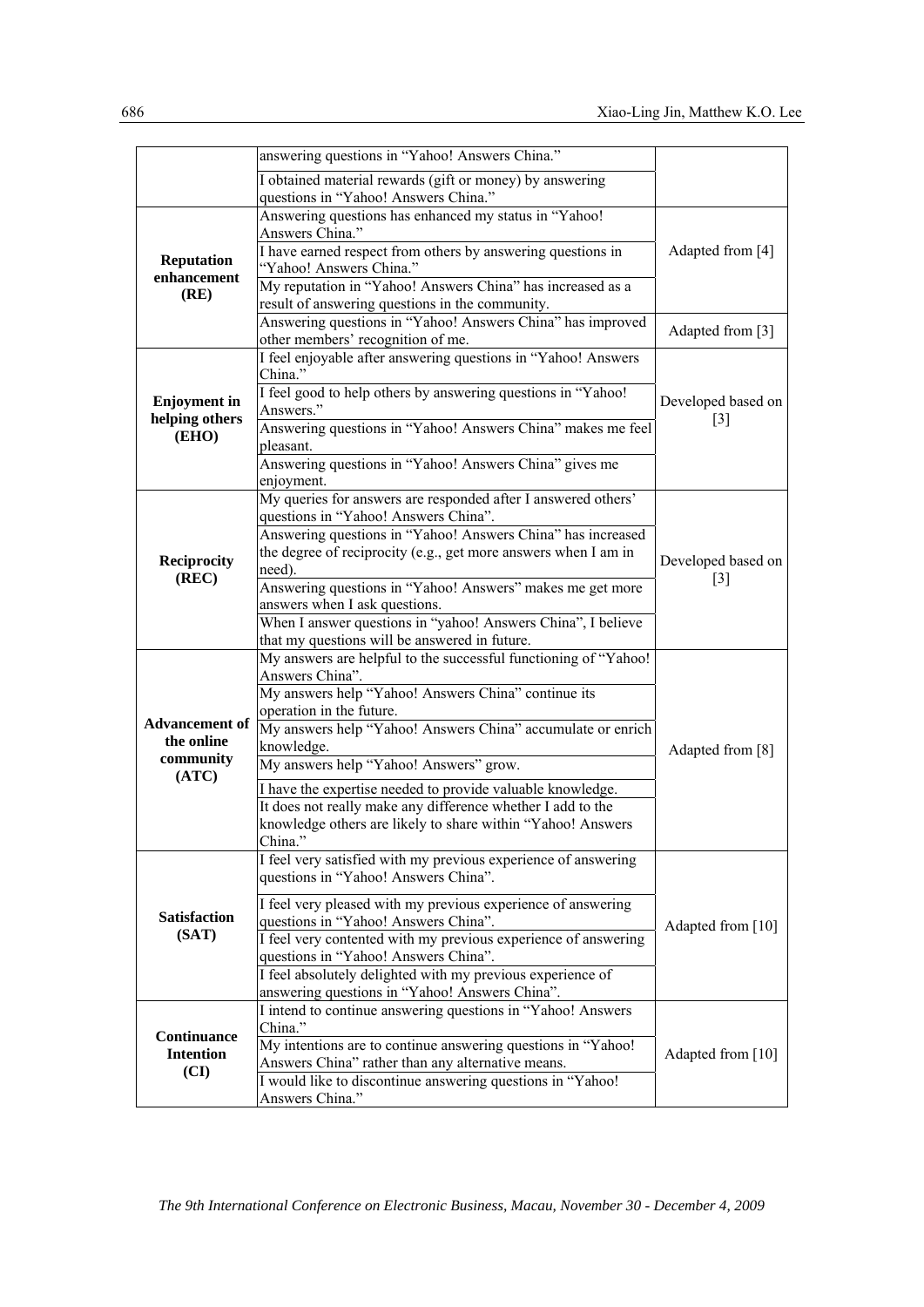**Acknowledgement.** The work described in this article was partially supported by a grant from the Research Grant Council of the Hong Kong Special Administrative Region, China (Project No. CityU 145907). This work was also partially supported by a grant from the Research Grants Council of the Hong Kong Special Administrative Region, China (Project No. HKBU 240609).

#### **References**

- [1] Kim, S., Oh, J. S. and Oh, S., "Best-Answer Selection Criteria in a Social Q&A site from the User-Oriented Relevance Perspective", Proceedings of the American Society for Information Science and Technology, 44, 1 (2007), 1-15.
- [2] Noguchi, Y., "Web Searches Go Low-tech: You Ask, a Person Answers", Washington Post (2006), A01.
- [3] Kankanhalli, A., Tan, B. C. Y. and WEI, K.-K., ""Contribution Knowledge to Electronic Knowledge Repositories: An Empirical Investigation"", MIS Quarterly, 29, 1 (2005), 113-143.
- [4] Wasko, M. M. and Faraj, S., "Why Should I Share? Examining Social Capital and Knowledge Contribution in Electronic Networks of Practice", MIS Quarterly, 29, 1 (2005), 35-57.
- [5] Lee, M. K. O., Cheung, C. M. K., Lim, K. H. and Sia, C. L., "Understanding customer knowledge sharing in web-based discussion boards: An exploratory study", Internet Research, 16, 3 (2006), 289-303.
- [6] Hall, H., "Borrowed theory Applying exchange theories in information science research", Library and Information Science Research, 25, 3 (2003), 287-306.
- [7] Constant, D., Sproull, L. and Kiesler, S., "The Kindness of Strangers: The Usefulness of Electronic Weak Ties for Technical Advice", Organization Science, 7, 2 (1996).
- [8] Chiu, C.-M., Hsu, M.-H. and Wang, E. T. G., "Understanding knowledge sharing in virtual communities: An integration of social capital and social cognitive theories", Decision Support Systems, 42 (2006), 1872–1888.
- [9] Oliver, R. L., "A cognitive model for the antecedents and consequences of satisfaction decisions", Journal of Marketing Research, 17, 4 (1980), 460-469.
- [10] Bhattacherjee, A., "Understanding information systems continuance: An expectation-confirmation model", MIS Quarterly, 25, 3 (2001), 351-370.
- [11] Limayem, M., Hirt, S. G. and Cheung, C. M. K., "How habit limits the predictive power of

intention: the case of information systems continuance", MIS Quarterly, 31, 4 (2007), 705-737.

- [12] Doll, W. J. and Torkzadeh, G., "The Measure of End-User Computing Satisfaction", MIS Quarterly, 12, 2 (1988), 259-274.
- [13] DeLone, W. H. and McLean, E. R., "Information systems success: The quest for the dependent variable", Information Systems Research, 3, 1 (1992), 60-95.
- [14] Au, N., Ngai, E. W. T. and Cheng, T. C. E., "A critical review of end-user information system satisfaction research and a new research framework", Omega, 30, 6 (2002), 451-478.
- [15] Cheung, C. M. K. and Lee, M. K. O., "Consumer Satisfaction with Internet Shopping: A Research Framework and Propositions for Future Research", Proceedings of the 7th International Conference on Electronic Commerce, Xi'an, China,
- [16] Davis, R. D., "Perceived Usefulness, Perceived Ease of Use and User Acceptance of Information Technology", MIS Quarterly, 13, 3 (1989), 319-340.
- [17] Taylor, S. and Todd, P. A., "Assessing IT Usage: The Role of Prior Experience", MIS Quarterly, 19, 4 (1995), 561-570.
- [18] Hsu, M. H., Chiu, C. M. and Ju, T. L., "Determinants of continued use of the WWW: An integration of two theoretical models", Industrial Management & Data Systems, 104, 9 (2004), 766-775.
- [19] Tiwana, A. and Bush, A. A., "Continuance in expertise-sharing networks: A social perspective", IEEE Transactions on Engineering Management, 52, 1 (2005), 85-101.
- [20] Massad, N., Heckman, R. and Crowston, K., "Customer satisfaction with electronic service encounters", International Journal of Electronic Commerce, 10, 4 (2006), 73-104.
- [21] Hsu, M.-H. and Chiu, C.-M., "Internet self-efficacy and electronic service acceptance ", Decision Support Systems, 38, 3 (2004), 369-381
- [22] Chen, I. Y. L., "The Factors Influencing Members' Continuance Intentions in Professional Virtual Communities – a Longitudinal Study", Journal of Information Science, 33, 4 (2007), 451–467.
- [23] Au, N., Ngai, E. W. T. and Cheng, T. C. E., "Extending the Understanding of End User Information Systems Satisfaction Formation: An Equitable Needs Fulfillment Model Approach", MIS Quarterly, 32, 1 (2008), 43-66.
- [24] Sirgy, M. J., "A Social Cognition Model of Consumer Satisfaction/ Dissatisfaction: An Experiment", Psychology and Marketing, 1, 2

*The 9th International Conference on Electronic Business, Macau, November 30 - December 4, 2009*